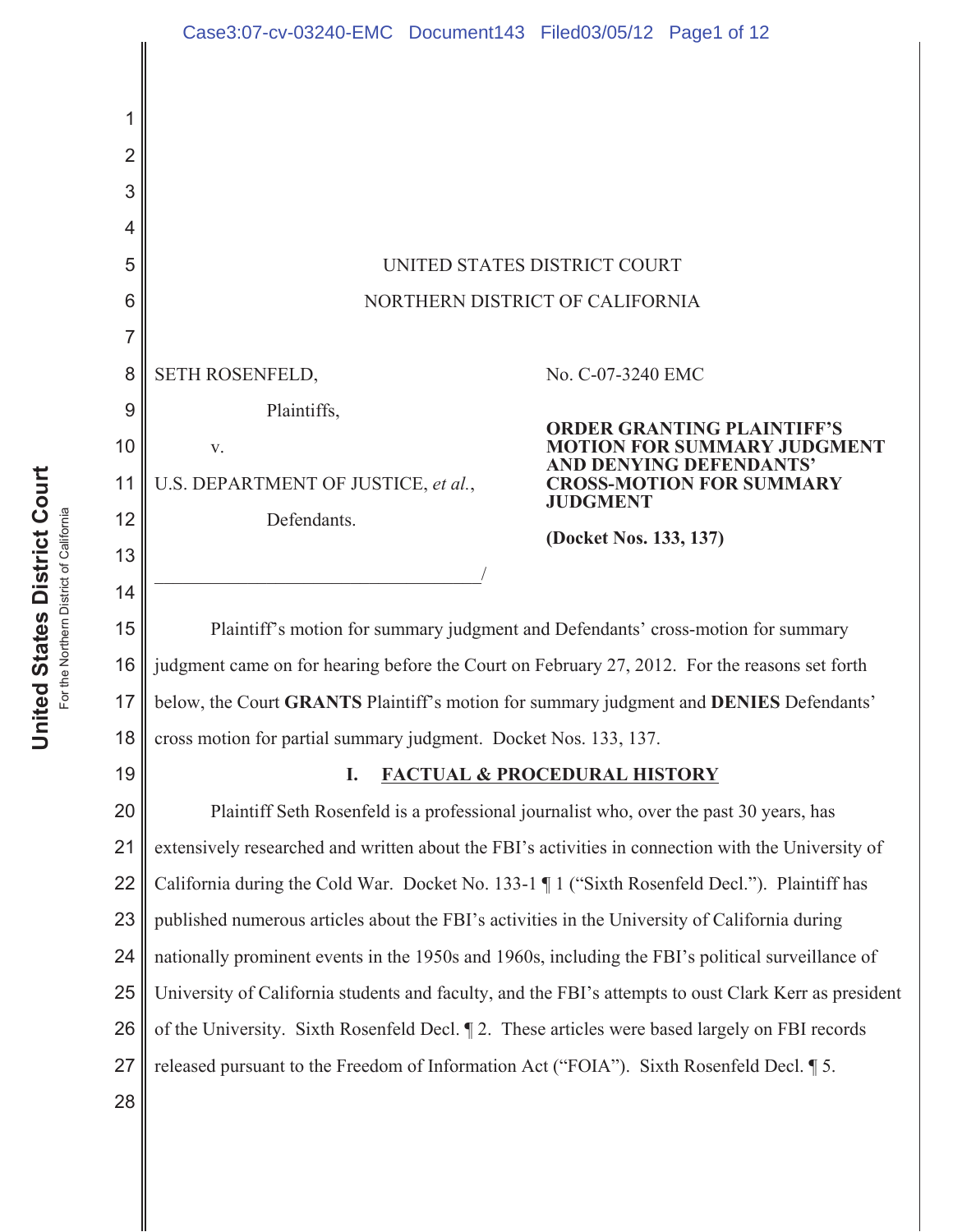#### Case3:07-cv-03240-EMC Document143 Filed03/05/12 Page2 of 12

2 3 4 5 6 8 9 Plaintiff is currently writing a book about the FBI's activities in connection with the University of California during the Cold War that expands upon his published articles. Sixth Rosenfeld Decl. ¶ 3. To that end, Plaintiff made FOIA requests for records concerning Ronald Reagan and related persons and organizations from the date of the first record up to 1979. Sixth Rosenfeld Decl. ¶ 14. Plaintiff claims that Reagan was a FBI informant and that the FBI played an integral role in supporting Reagan's political career. Docket No. 138-1 ¶¶ 4, 6, 9 ("Seventh Rosenfeld Decl."). Plaintiff seeks information about the FBI's operations with respect to aiding Reagan's political career, and how such operations affected government policy and the exercise of First Amendment rights. Sixth Rosenfeld Decl. ¶ 14.

10 11 12 13 After the FBI failed to comply with Plaintiff's FOIA requests, Plaintiff filed suit in 2007. Sixth Rosenfeld Decl. ¶ 15. The litigation went through a *Vaughn* proceeding and several rounds of summary judgment, in which Judge Patel made rulings on the FBI's broad exemption claims and on the representative documents. Sixth Rosenfeld Decl. ¶ 15.

14 15 16 17 18 19 20 21 22 23 On November 22, 2011, the Court entered an order directing Plaintiff to file a dispositive motion for summary judgment by January 9, 2012. Docket No. 127. Plaintiff filed his third motion for summary judgment on January 5, 2012, seeking redacted information from four documents: (1) Ronald Reagan 2201, (2) Ronald Reagan 2198, (3) Ronald Reagan 1539-1541, and (4) Ronald Reagan 4162. Docket No. 133 at 6-8 ("Motion"). Defendants filed a cross-motion for summary judgment on January 19, 2012. Docket No. 137 ("Opp."). In Defendants' cross-motion for summary judgment, Defendants indicated that they had released the redacted information in Ronald Reagan 2198 and Ronald Reagan 2201. Opp. at 3. Defendant then released the redacted information concerns Ronald Reagan 4162. Docket No. 141. Thus, the only remaining issue is the redactions on Ronald Reagan 1539-1541.

24 25 26 27 28 Ronald Reagan 1539-1541 is a three-page document dated January 9, 1975. Docket No. 133-1, Exh. E ("Ronald Reagan 1539-1541"). The document is titled "Ronald Wilson Reagan, Special Inquiry, Buded Past" and concerns the traffic violations and arrests of a party whose name is redacted. The redacted information includes the third party's name and birth date, the dates and docket numbers of the violations and arrests, and the amount of the fines. Ronald Reagan 1539-41.

1

7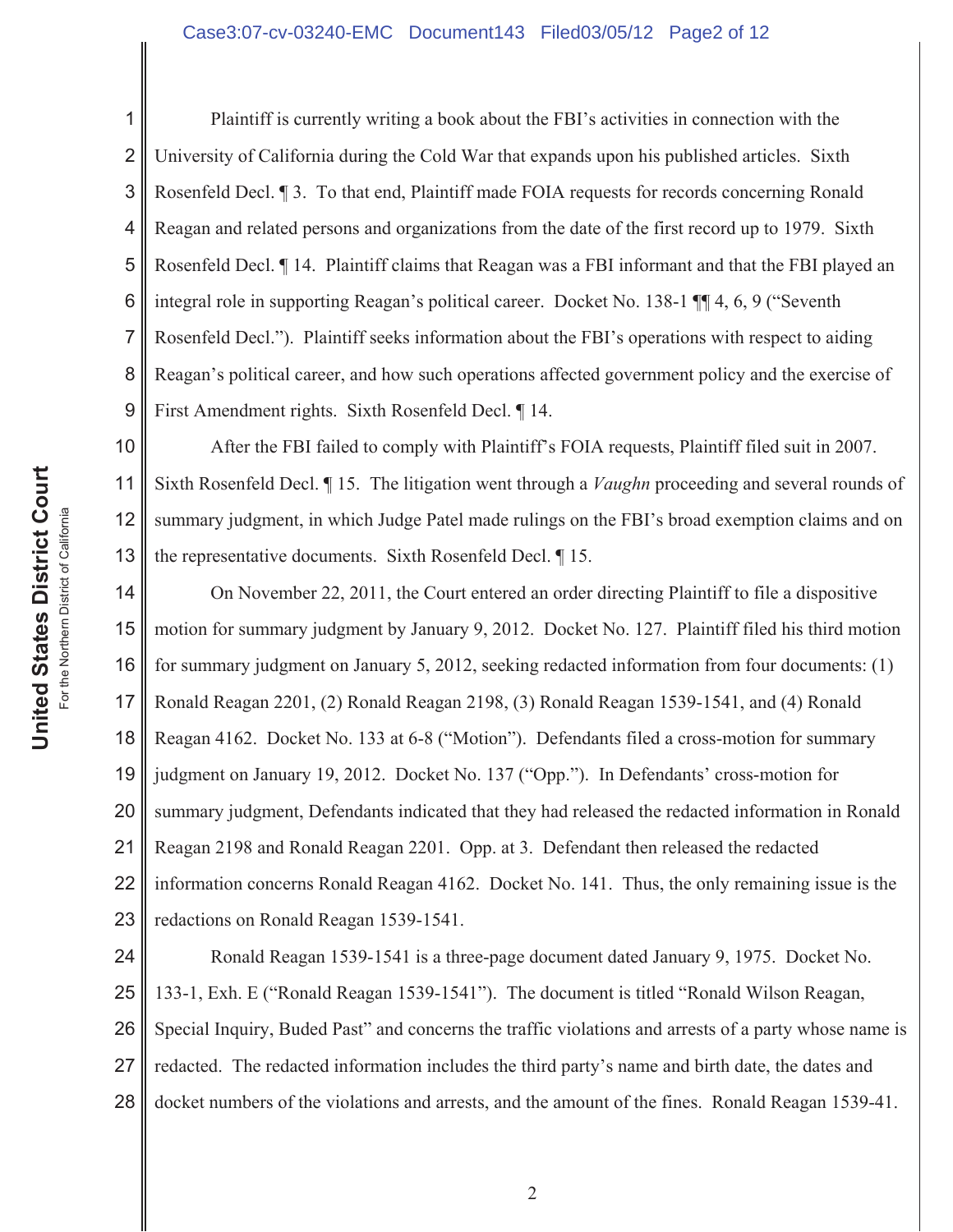1 2 3 4 Plaintiff asserts the individual is **Example 2018** 2 and 2 and 2 and 2 and 2 and 2 and 2 and 2 and 2 and 2 and 2 and 2 and 2 and 2 and 2 and 2 and 2 and 2 and 2 and 2 and 2 and 2 and 2 and 2 and 2 and 2 and 2 and 2 and 2 a identity of the party informs the purpose of the document, the strength of privacy interests, and the public interest at issue, the Court ordered Defendants to produce an unredacted copy for *in camera* review. Docket No. 142.

#### **II. DISCUSSION**

6

5

# A. The Freedom of Information Act ("FOIA")

7 8 9 10 11 12 13 14 15 16 17 18 The Freedom of Information Act ("FOIA") "seeks to permit access to official information long shielded unnecessarily from public view and attempts to create a judicially enforceable public right to secure such information from possibly unwilling official hands." *Dep't of the Air Force v. Rose*, 425 U.S. 352, 361 (1976). FOIA contains nine exemptions, pursuant to which the government can withhold information otherwise available for disclosure. *See* 5 U.S.C. § 552(b)(1)-(9) (2006). The burden of proof is on the government to demonstrate that a document is governed by an exemption and should be withheld. *Rose*, 489 U.S. at 755; *Rosenfeld v. U.S. Dep't of Justice*, 57 F.3d 803, 808 (9th Cir. 1995). The exemptions must be read with FOIA's goal of disclosure; thus, "courts must bear in mind that FOIA mandates a 'strong presumption in favor of disclosure' and that the statutory exemptions, which are exclusive, are to be 'narrowly construed.'" *ACLU v. U.S. Dep't of Justice*, 655 F.3d 1, 5 (D.C. Cir. 2011) (quoting *U.S. Dep't of State v. Ray*, 502 U.S. 164, 173 (1991); *Rose*, 425 U.S. at 361).

19 20 21 22 23 24 25 26 27 28 In the instant case, Defendants argue that the redacted information was properly withheld under Exemptions 6 and 7(C). Opp. at 3-4. FOIA Exemptions 6 and 7(C) protect the privacy of individuals identified in agency records. Exemption 6 limits the release of "personnel and medical files and similar files the disclosure of which would constitute a clearly unwarranted invasion of personal privacy." 5 U.S.C. § 552(b)(6). Likewise, Exemption 7 applies to records or information compiled for law enforcement purposes, and limits the release of such records that "could reasonably be expected to constitute an unwarranted invasion of personal privacy." 5 U.S.C. §  $552(b)(7)(c)$ . Courts apply a similar analysis to both exemptions; if a third party has more than a de minimis privacy interest in the requested material, the court must weigh the third party's privacy interest against the public interest in disclosure. *ACLU*, 655 F.3d at 6 (citing *U.S. Dep't of Justice v.*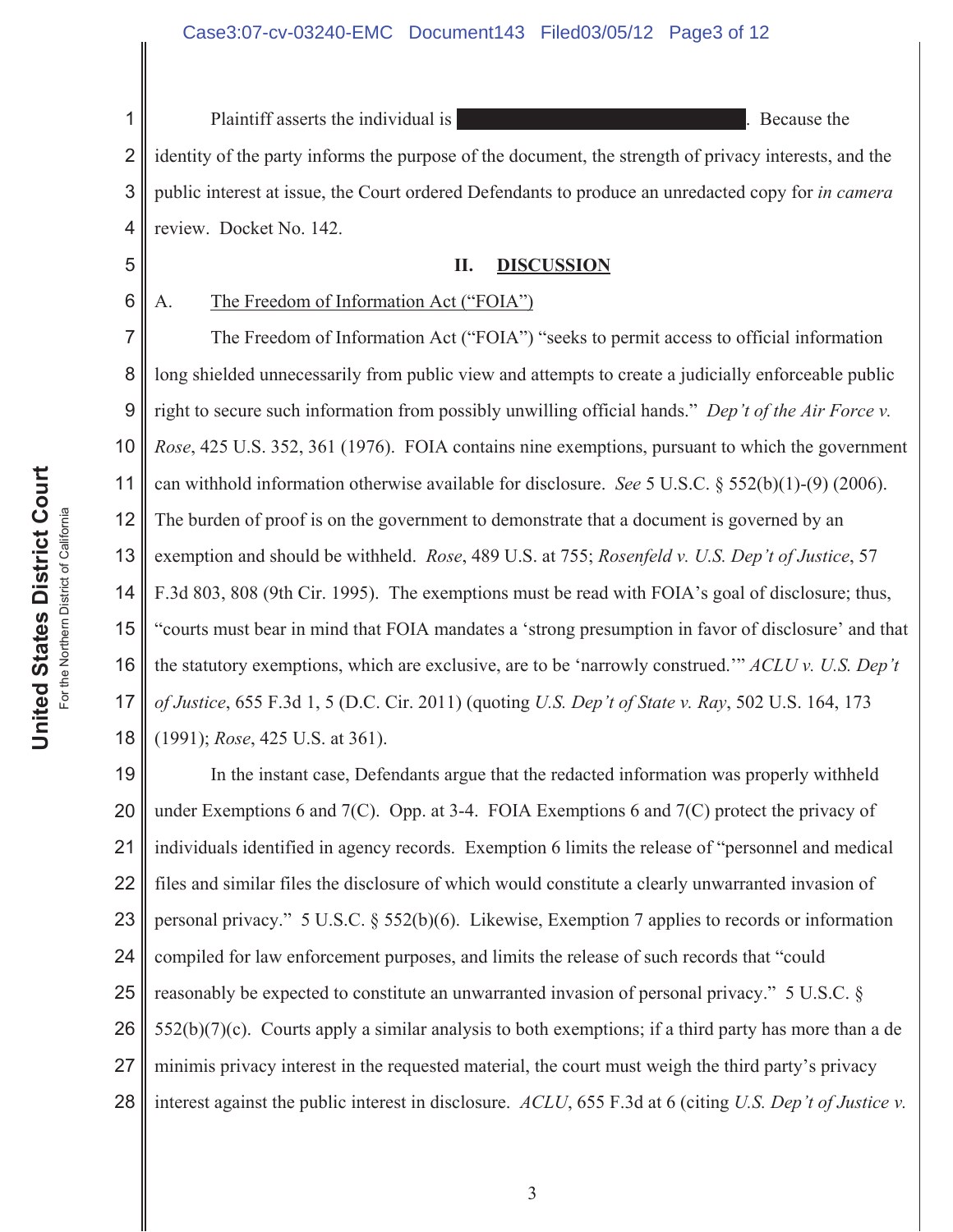## Case3:07-cv-03240-EMC Document143 Filed03/05/12 Page4 of 12

1 2 3 4 *Reporters Comm. for Freedom of the Press*, 489 U.S. 749, 772 (1989)). However, based on the statutory language, the courts have found that "Exemption  $7(C)$  is more protective of privacy than Exemption 6' and thus establishes a lower bar for withholding material." *Id.* at 6 (quoting *U.S. Dep't of Def. v. Fed. Labor Relations Auth.*, 510 U.S. 487, 496 n.6 (1994)).

B. Exemption 7(C)

5

6 7 8 9 10 11 12 13 14 For Exemption 7(c) to apply, the disputed document must have been compiled for a law enforcement purpose. 5 U.S.C. § 552(b)(7). Where the government agency seeking to apply Exemption 7(c) has a clear law enforcement mandate, the government agency "need only establish a 'rational nexus' between enforcement of a federal law and the document for which a law enforcement exemption is claimed." *Rosenfeld*, 57 F.3d at 808. Under the rational nexus test, the court must "accord a degree of deference to a law enforcement agency's decision to investigate." *Id.* However, "[t]he court need not accept the government's claim that a previous investigation had a law enforcement purpose if the asserted purpose is 'pretextual or wholly unbelievable.'" *Id.* (quoting *Pratt v. Webster*, 673 F.2d 408, 421 (D.C. Cir. 1982)).

15 16 17 18 19 20 21 22 23 24 25 26 In the instant case, Defendants fail to demonstrate that Ronald Reagan 1539-1541 was compiled for any legitimate law enforcement purpose. Defendants claim that Ronald Reagan 1539- 1541 was compiled as part of "the FBI's investigation of Ronald Reagan's activities in and involvement with – the Communist Party and other extremist activities." Docket No. 137-1 ¶ 9 ("Ninth Hardy Decl."). The Court finds that as previously ruled on by Judge Patel, an alleged investigation of the Communist Party is insufficient to constitute a legitimate law enforcement purpose in view of the relevant time frame. In her prior orders, Judge Patel found that: the investigation of an individual's membership in or association with the Communist Party post-1957 serves no legitimate law enforcement purpose. Thus, for all documents dated post-1957, the investigation of an individual's mere membership in, or association with, the Communist Party or other purportedly subversive political movement, is not by itself a legitimate law enforcement purpose. Thus, Exemption 7 cannot be applied to such documents. Docket No. 115 at 7 ("February 2011 Order"); *see also* Docket No. 98 at 16 ("August 2010 Order").

27 Pursuant to the Supreme Court's 1957 ruling in *Yates v. United States*, which established that the

28 Smith Act and analogous laws allowed prosecution of only active members of the Communist party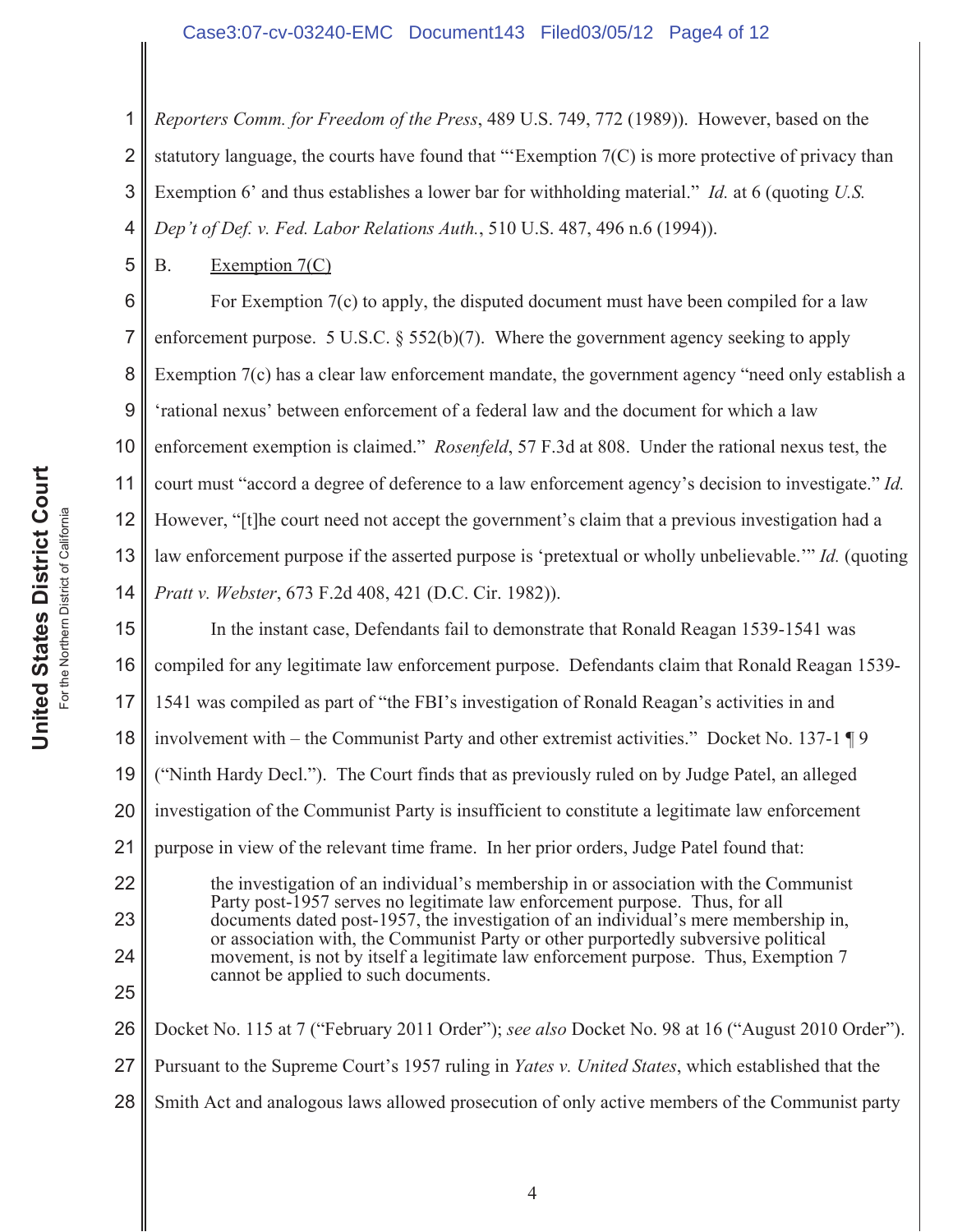#### Case3:07-cv-03240-EMC Document143 Filed03/05/12 Page5 of 12

1 2 3 4 5 6 7 8 9 10 with specific intent to advocate the forcible overthrow of the United States government, Judge Patel distinguished between the investigation of a specific individual who advocated for the violent overthrow of the government which would have a permissible law enforcement purpose and an individual who merely had an association with the Communist Party whose investigation would not. August 2010 Order at 15-16 (citing *Yates*, 354 U.S. 298 (1957); *Rosenfeld v. U.S. Dep't of Justice*, 761 F. Supp. 1440, 1458 (N.D. Cal. 1991); *Lamont v. Dep't of Justice*, 475 F. Supp. 761, 775-76 (S.D.N.Y. 1979)). Here, Ronald Reagan 1539-1541 was generated in 1975 nearly 20 years after the benchmark date of 1957. Thus, Defendants' reliance on Ronald Reagan's alleged connection to Communism does not constitute a sufficient law enforcement purpose for this document to satisfy the rational nexus test.

11 12 13 14 15 16 17 18 19 20 In addition, Defendants' assertion that the document is related to Ronald Reagan's connection to the Communist Party is wholly unbelievable. Defendants' claim that there was a legitimate law enforcement purpose in investigating Ronald Reagan for ties to Communists is belied by the fact that Ronald Reagan was an informant for the FBI starting in the late 1940s, identifying suspected communists in the Screen Actors Guild. Seventh Rosenfeld Decl. ¶ 4; *see also* Docket No. 138-1, Exh. B ("The White House acknowledged yesterday that President Reagan was an FBI informant in Hollywood in the late 1940s when he headed the Screen Actors Guild."). Given Ronald Reagan's status as an informant for the FBI, the FBI would have no reason to investigate Ronald Reagan for his involvement in the Communist party during the 1960s and 1970s, and certainly not so in 1975 after his term as Governor of California.

21 22 23 24 25 26 Furthermore, having examined the document in camera and confirming the subject's identity, it is clear that Ronald Reagan 1539-1541 has no apparent connection in any investigation into Ronald Reagan's purported Communist ties. The document is concerned with the investigation of the traffic violations of an individual closely associated with Ronald Reagan. The document has no apparent connection with national security or any other legitimate law enforcement purpose. Accordingly, Exemption 7(c) does not apply in this case.

27 ///

28 ///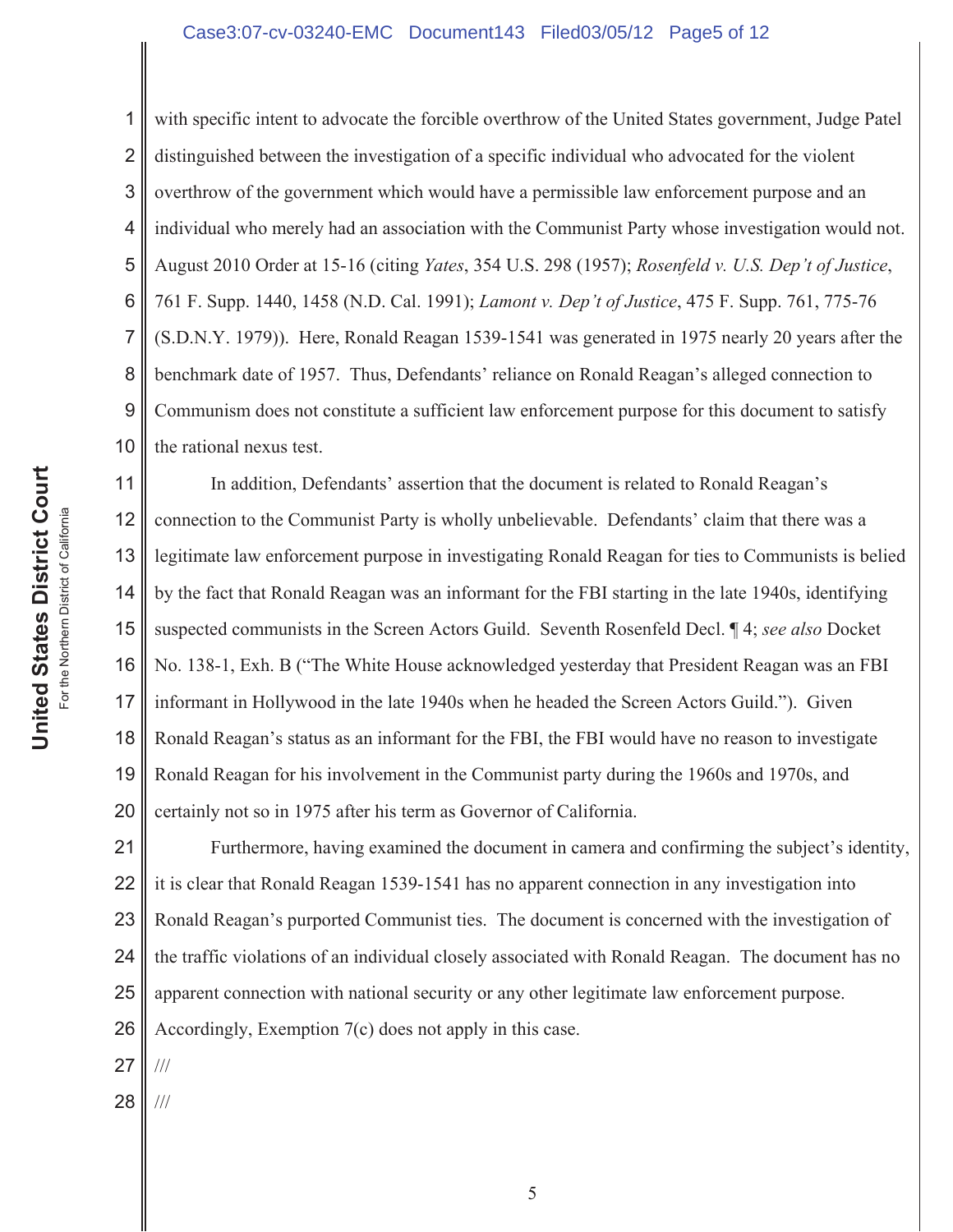## C. Exemption 6

2 3 4 5 6 7 8 9 Exemption  $6<sup>1</sup>$  concerns documents whose disclosure could result in the "unwarranted" invasion of privacy." The Court is thus required "to protect, in the proper degree, the personal privacy of citizens against the uncontrolled release of information." *Lane v. Dep't of the Interior*, 523 F.3d 1128, 1137 (9th Cir. 2008). Under this test, "the usual rule that the citizen need not offer a reason for requesting the information must be inapplicable." *Id.* Instead, the Court must "balance the public interest in disclosure against the [privacy] interest Congress intended the Exemption to protect. *Reporters Comm.*, 489 U.S. at 776; *Forest Servs. Emps. for Envtl. Ethics v. U.S. Forest Serv.*, 524 F.3d 1021, 1025 n.2 (9th Cir. 2008).

## 10

1

## 1. Privacy Interests

11 12 The Court finds that the privacy interest in Ronald Reagan 1539-1541 is low because the document concerns traffic violations from forty years ago and because the subject is a public figure.

13 14 15 16 17 18 19 20 21 In general, although "one [does] not necessarily forfeit a privacy interest in matters made part of the public record . . . the privacy interest [is] diminished." *Reporters Comm.*, 489 U.S. at 764 n.15. In *Reporters Committee*, the Supreme Court examined whether "rap sheets" concerned a personal privacy interest. There, the rap sheets not only included descriptive information about the subject, including the date of birth and physical characteristics, but a complete history of arrests, charges, convictions, and incarcerations. *Id.* at 751. While the Supreme Court acknowledged that much of the information was a matter of public record, it found that the availability and dissemination of the information to the public was limited because 47 states placed substantial restrictions on the availability of criminal-history summaries, even though the individual events

<sup>23</sup> 24 25 26 27 28 <sup>1</sup>The parties do not address Exemption 6's threshold test, which limits Exemption 6's applicability to information contained in "personnel and medical files and similar files." 5 U.S.C. §  $552(b)(6)$ . The Ninth Circuit has found that "[t]he phrase 'similar files' has a broad, rather than a narrow meaning. As such, we have previously held that government records containing information that applies to particular individuals satisfy the threshold test of Exemption 6." *Forest Serv. Emps.*, 524 F.3d at 1024 (citations omitted); *see also Judicial Watch, Inc. v. FDA*, 449 F.3d 141, 152 (9th Cir. 2006) ("We have also read [Exemption 6] to exempt not just files, but also bits of personal information, such as names and addresses, the release of which would create a palpable threat to privacy."). Given this broad scope afforded by Exemption 6, the Court finds that the threshold test is met and will analyze whether Ronald Reagan 1539-1541 should be released under Exemption 6's balancing test.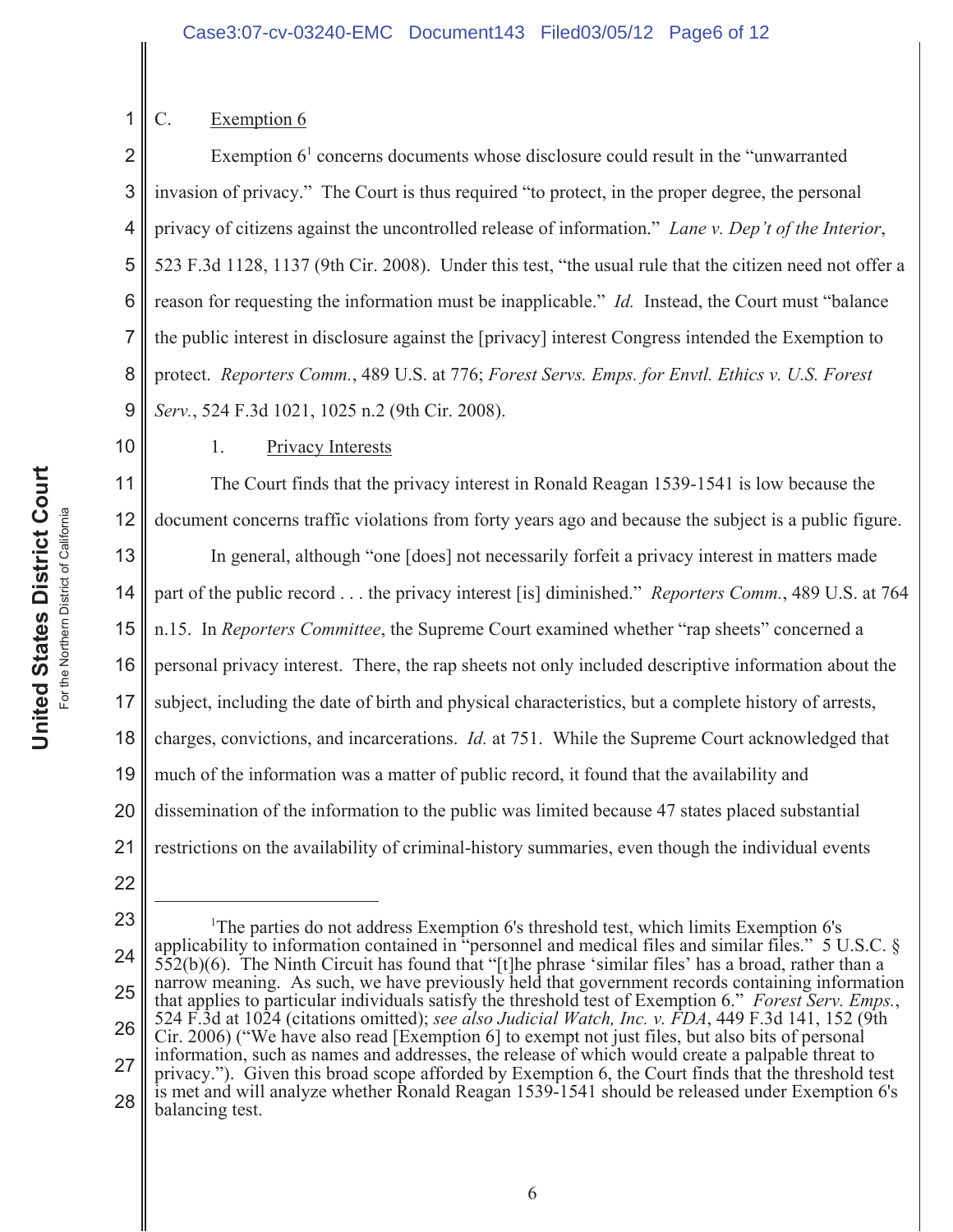2 3 4 5 were of public record. *Id.* at 753. The rap sheets also compiled information scattered across jurisdictions, suggesting that the information was not "freely available." *Id.* at 753, 764. Because the rap sheets were a compilation of hard-to-obtain information, including "information that would otherwise have surely been forgotten," the Court found that release of the information would be highly invasive. *Id.* at 763-64.

6 7 8 9 10 11 12 13 14 15 16 17 18 In contrast, the *ACLU* court distinguished *Reporters Committee* because *ACLU* concerned "a single prosecution, rather than a comprehensive scorecard of the person's entire criminal history." 655 F.3d at 8. *ACLU* concerned the production of the case name, docket number, and court of all criminal prosecutions of individuals who were tracked using mobile location data, where the government did not first secure a warrant. *Id.* at 4. Although the court recognized that disclosure of information about criminal prosecutions was embarrassing and stigmatizing, the court found that the privacy interest was on the "lower end of the privacy spectrum." *Id.* at 7. First, the court found that the information sought was readily available in public records, especially with the advent of computerized services like PACER. *Id.* at 8, 10. Second, the information sought was not the compilation of the individual's entire criminal history across multiple jurisdictions, but a single conviction. *Id.* at 10. Finally, the information sought was also more recent than that found in *Reporters Committee*, as the prosecutions at issue took place "considerably less than ten years ago." *Id.* at 10. Thus, the privacy interest was relatively low.

19 20 21 22 23 24 In the instant case, Ronald Reagan 1539-1541 falls in-between the rap sheets in *Reporters Committee* and the single convictions in *ACLU.* Although Ronald Reagan 1539-1541 contains more than a single conviction, the scope is restricted. Whereas the rap sheets in *Reporters Committee* contained an individual's entire criminal history, across state lines, Ronald Reagan 1539-1541 is limited to traffic violations in a single county. Thus, the privacy interest in Ronald Reagan 1539- 1541 is greater than that in *ACLU*, but lower than *Reporters Committee*.

25 26 27 28 Whatever privacy interest at issue is significantly diminished by the fact that Ronald Reagan 1539-1541 simply compiles traffic violations from forty years ago. The stigma of forty year old traffic violations is significantly less than the embarrassment and stigma attached to the disclosure of criminal prosecutions, as in *Reporters Committee* and *ACLU*. While the Court acknowledges that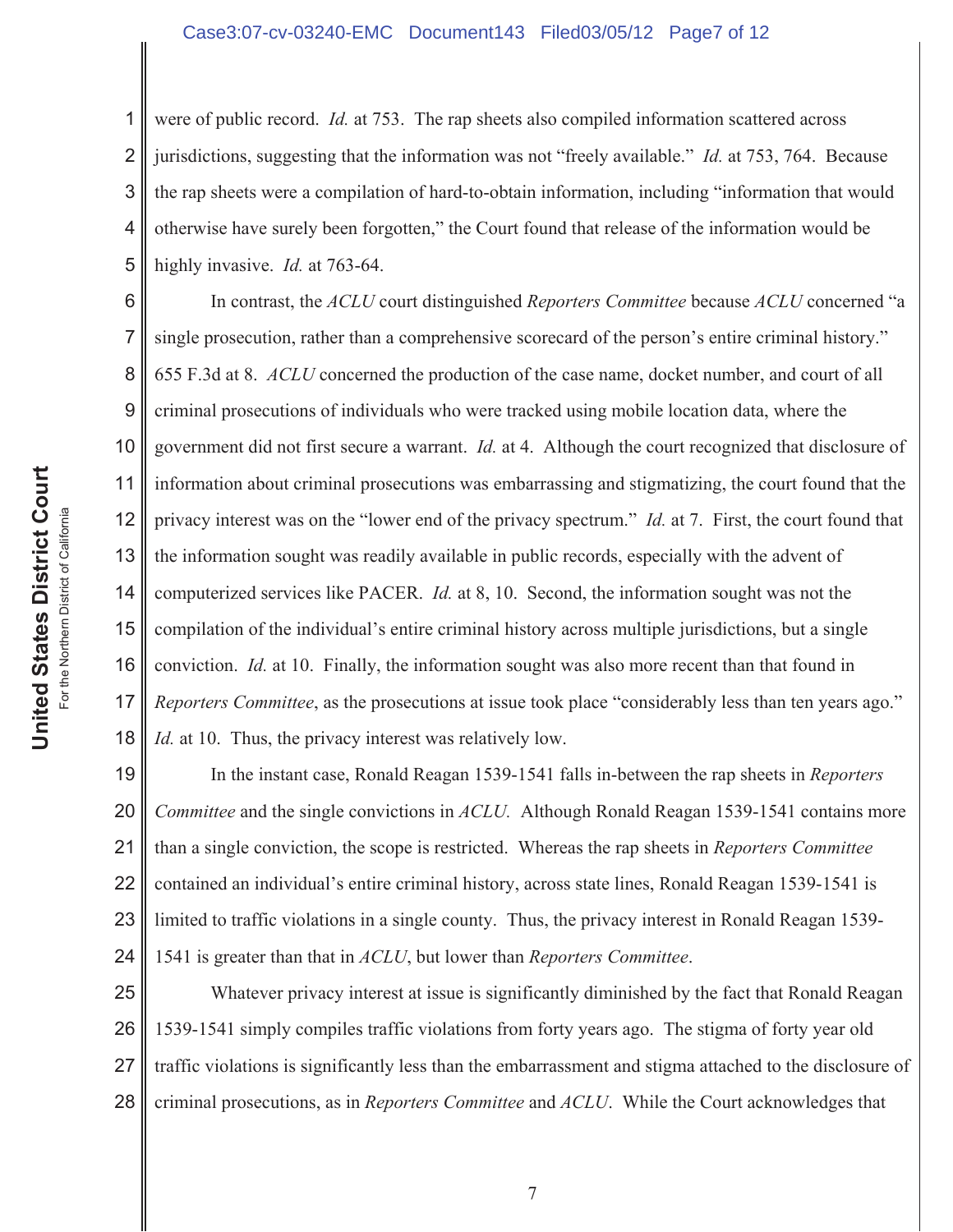### Case3:07-cv-03240-EMC Document143 Filed03/05/12 Page8 of 12

2 3 4 the traffic violations are obscure and likely forgotten and thus its publication implicates some privacy interests, the fact that the documents concerns old traffic violations as opposed to more serious criminal prosecutions decreases the likely stigma that would follow such a disclosure. As the likely stigma of disclosure falls, so too does the privacy interest at issue.

5 6 7 8 9 10 11 12 Finally, the Court finds that the privacy interest is significantly diminished because as confirmed by the *in camera* review, the subject is a public figure. While the mere fact that an individual is a public figure with a diminished privacy interest does not result in automatic disclosure of his or her identity, "persons who have placed themselves in the public light, e.g., through politics, or voluntarily participate in the public arena have a significantly diminished privacy interest than others. Thus, in most instances a public official's or public figure's privacy interests will be outweighed by the public interest in disclosure." August 2010 Order at 20; February 2011 Order at 8.

13 Here, the subject of the document is a public figure. He has written numerous memoirs, was the host of a live radio show for over two decades, and is described on his own website as "a popular national speaker on issues related to conservative politics, adoption, and the life lessons."

17 18 19 20 Recently, he has garnered significant press through his opinions about the Republic nomination process and his endorsement of and campaigning on behalf of a presidential candidate.<sup>2</sup> Such activities make clear that the subject has placed himself in the public light, writing and speaking about his life experiences while getting heavily involved in recent political events.

21 22 Defendants argue that the subject is only a public figure because of his family relationship, and that only public figures who accept a life of lesser privacy have a lesser entitlement to privacy.



14

15

16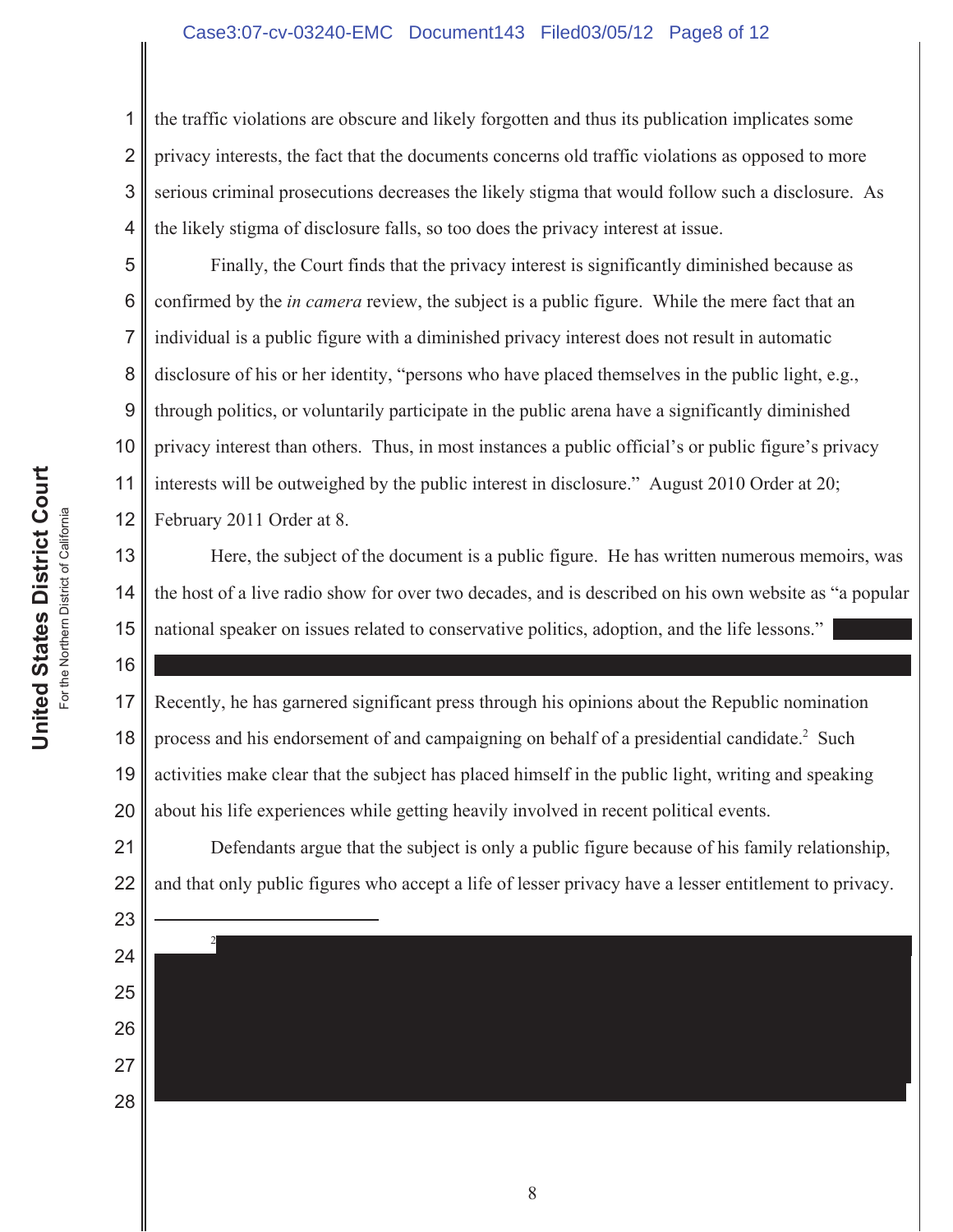#### Case3:07-cv-03240-EMC Document143 Filed03/05/12 Page9 of 12

1 2 3 4 5 Defendants cite no authority for this proposition. Even if such a rule was applied, this subject has placed himself in the public sphere since coming of age, now being viewed as a conservative icon whose opinions and endorsements are regularly covered by the press. As a person who has put himself in the public light through his political work, the subject has a significantly diminished privacy interest.

6 7 Accordingly, the Court finds that the privacy interest in Ronald Reagan 1539-1541 is de minimis because the document concerns decades old traffic violations of a public figure.

2. Public Interest

9 10 11 12 13 14 15 16 17 18 19 Even if the privacy interest at issue is very low, Plaintiff must still identify a public interest that outweighs the privacy interests identified above. The Supreme Court has found that "whether an invasion of privacy is *warranted* cannot turn on the purpose for which the request for information is made." *Reporters Comm.*, 489 U.S. at 771. Instead, the Court must look to the purpose of FOIA, which is "to open agency action to the light of public scrutiny,' rather than on the particular purpose for which the document is being requested." *Id.* at 772 (quoting *Rose*, 425 U.S. at 372); *see also Rosenfeld*, 57 F.3d at 812 ("The sole cognizable public interest for FOIA is the interest to open agency action to the light of public scrutiny, to inform the citizenry about what their government is up to."). For example, courts have found that "[m]atters of substantive law enforcement policy are properly the subject of public concern,' whether or not the policy in question is lawful." *ACLU*, 655 F.3d at 15 (quoting *Reporters Comm.*, 489 U.S. at 766 n.18).

20 21 22 23 24 25 26 27 28 In *Reporters Committee*, the plaintiffs sought information concerning the criminal records of four members of the Medico family, arguing that there was a public interest in understanding the family's record of bribery, embezzlement, and other financial crimes. *Id.* at 757. The Supreme Court found that this request did not serve a public interest under FOIA because it "reveals little or nothing about an agency's own conduct." *Id.* at 773. While the Supreme Court acknowledged that there was public interest in anyone's criminal history, especially where that history is related to the subject's dealing with a public official or agency, "FOIA's central purpose is to ensure that the *Government's* activities be opened to the sharp eye of public scrutiny, not that information about *private citizens* that happen to be in the warehouses of the Government be so disclosed." *Id.* at 774.

8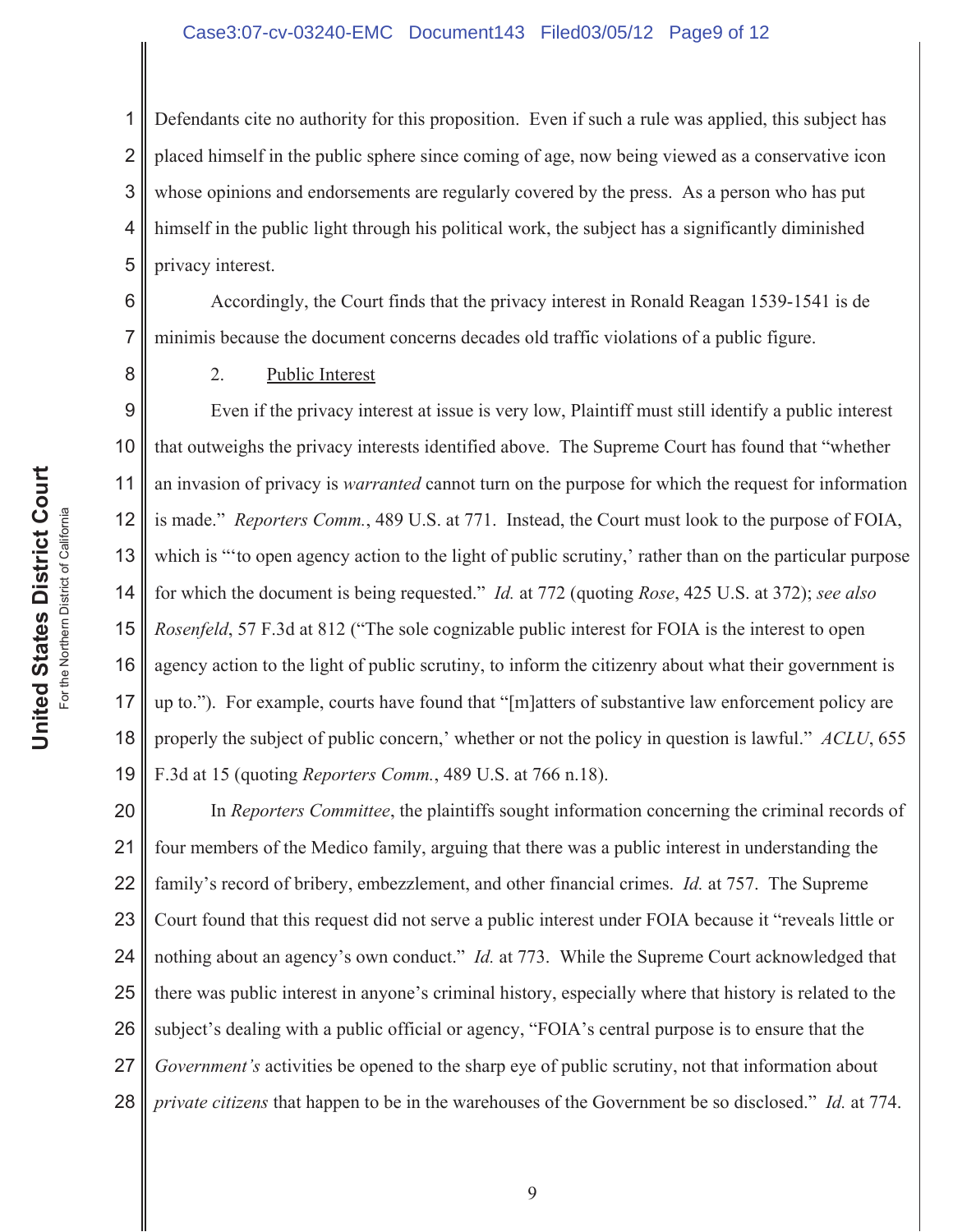### Case3:07-cv-03240-EMC Document143 Filed03/05/12 Page10 of 12

1 2 3 4 5 6 7 8 9 10 11 Because the plaintiffs were simply seeking information about another person and did not "intend to discover anything about the conduct of the agency that has possession of the requested records, the public interest was not promoted by the disclosure of the documents sought. *Id.* at 773. In contrast, *Rosenfeld* found that there was a public interest in the release of documents relating to the FBI's investigation of people and organizations involved in the Free Speech Movement. 57 F.3d at 812. In balancing the privacy interests of the individuals who were investigated, the Ninth Circuit found that the public interest outweighed the privacy interests of those individuals because there was a public interest in: knowing whether and to what extent the FBI investigated individuals for participating in political protests, not federal criminal activity. Disclosing the names of the investigation subjects would make it possible to compare the FBI's investigations to a roster of the [Free Speech Movement's] leadership. Therefore, disclosing the names of investigation subjects promotes the public interest of this FOIA request.

12 13 14 15 16 17 18 *Id.* Thus, unlike *Reporters Committee*, the release of the information supported a public interest because it helped the public understand "whether the FBI abused its law enforcement mandate by overzealously investigating a political protest movement to which some members of the government may have objected." *Id.* at 811-12. As the disputed documents were sought not for information about the individuals who were investigated, but for information about the FBI's potential abuse of its powers, the release served FOIA's purpose of opening agency action to the light of public scrutiny.

19 20 21 22 23 24 25 26 27 28 More recently, in *ACLU*, the Court of Appeals for the District of Columbia found that there was a significant public interest in the release of documents relating to the government's use of cell phone location data in criminal prosecutions. 655 F.3d at 3. The court found that there was a significant public interest because "the disclosure of prosecutions in which the defendants were subject to warrantless cell phone tracking, and then were convicted or pled guilty, would shed light on government conduct." *Id.* at 12. The court observed that the issue of warrantless cell phone tracking had already received widespread media attention and was the subject of several congressional hearings, and that the Supreme Court had granted certiorari to address the GPS issue. *Id.* at 12-13. Thus, the court found the disclosure went to showing whether "the government's tracking policy is legally improper, . . . what that policy is and how effective or intrusive it is,"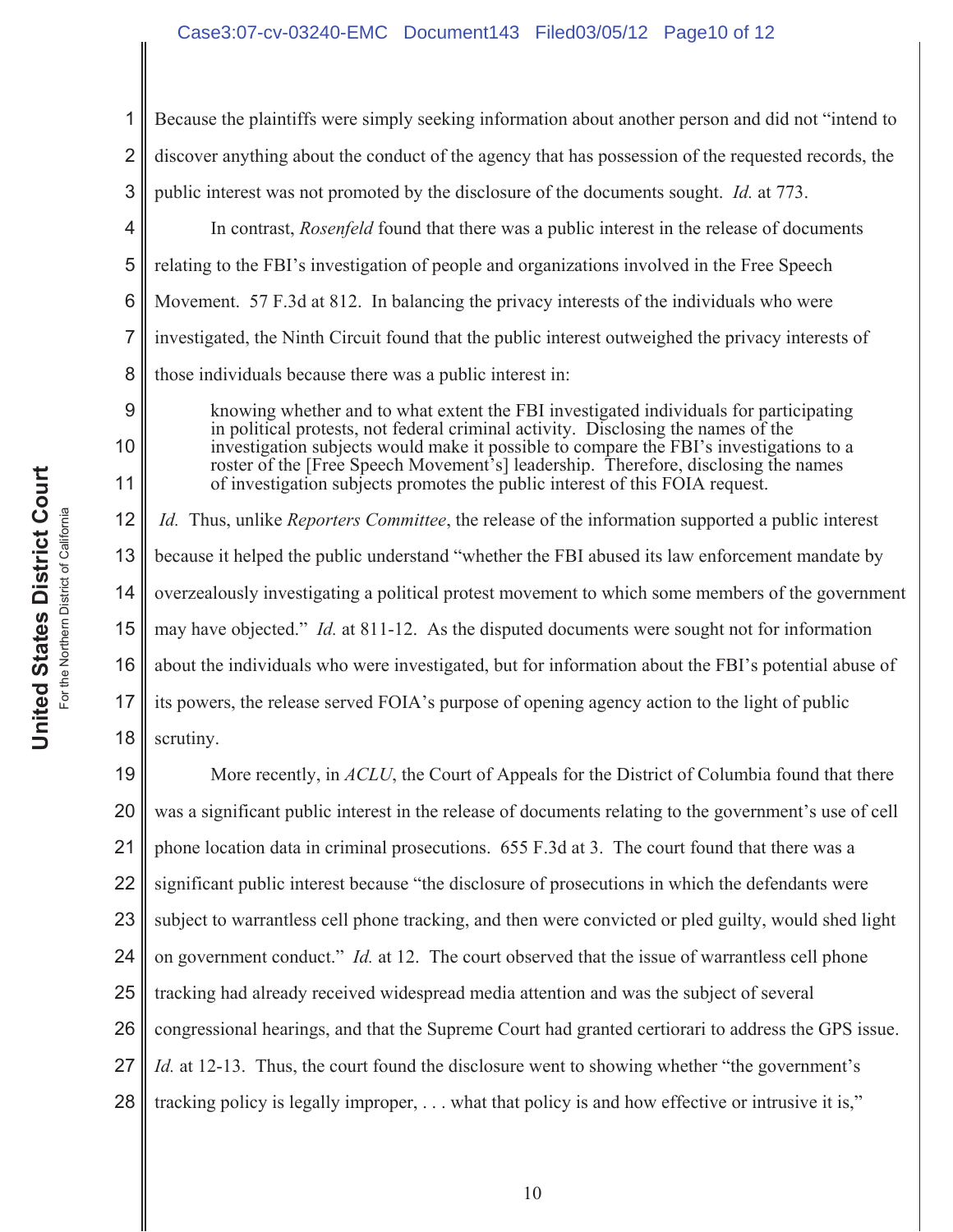1 2 which supported FOIA's purpose by informing the ongoing public policy discussion about cell phone tracking as a law enforcement tool. *Id.* at 14.

3 4 5 6 7 8 9 10 What is critical to the public interest analysis is whether disclosure of the document sheds light on the way government conducts its business. In the instant case, Plaintiff identifies a public interest in "revealing how (and against whom) the FBI used its investigative authority to serve Ronald Reagan's personal and political interests. Reply at 1. Plaintiff identifies the disputed documents as records of the FBI doing personal and political favors for Ronald Reagan, and argues that there is a public interest "in knowing how the FBI conducts its operations, such as whether it spends its resources in pursuing investigations that are unrelated to any legitimate law enforcement mission." Reply at 2; *see also* Seventh Rosenfeld Decl. ¶¶ 7-9.

11 12 13 14 15 16 17 18 19 20 21 22 23 24 The Court finds that Plaintiff has sufficiently identified a public purpose. As previously ruled by Judge Patel, "[t]he public maintains a significant interest in knowing the extent of the FBI's involvement in furthering Reagan's political aspirations by informing him of individuals that may jeopardize his career." August 2010 Order at 20. Furthermore, unlike *Reporters Committee*, the purpose of the information sought is not for information about the subject of Ronald Reagan 1539- 1541, but to examine whether the FBI used – or potentially abused – their investigative powers in order to aid Ronald Reagan in a non-law enforcement capacity. While Defendant argues that the redacted information merely identifies the individual that was under investigation, rather than how they were investigated, Plaintiff persuasively argues that the investigation of the subject's old traffic violations had no conceivable purpose other than to aid Ronald Reagan's political career by providing advance notice of any issues of potential embarrassment that might affect any future political campaign. The disclosure of this document thus enhances the public's understanding of whether then FBI used public resources to benefit a private citizen for non-law enforcement purposes.

25 26 Accordingly, the Court finds that Plaintiff has identified a public interest that must be balanced against the subject's privacy interests.

27 ///

28 ///